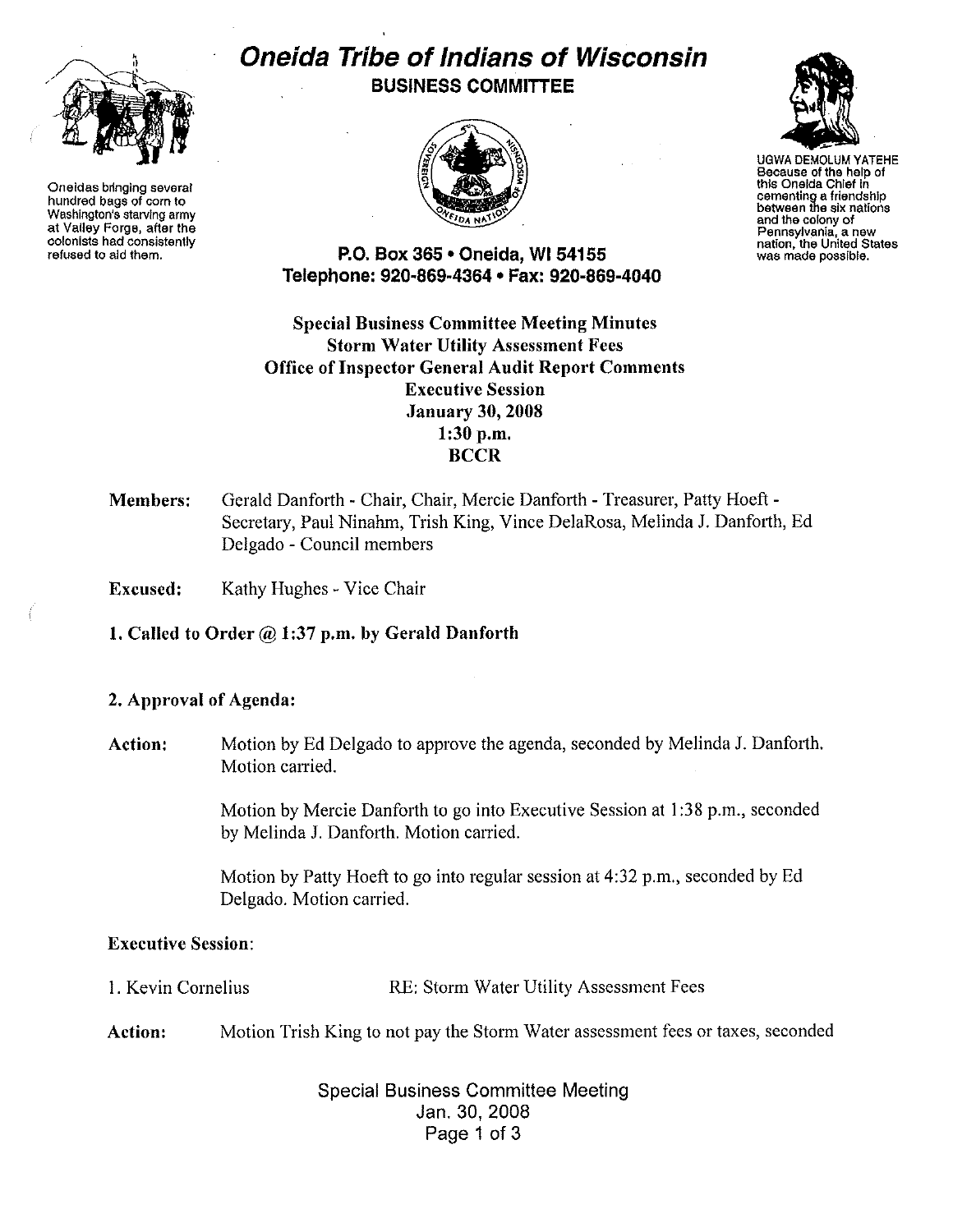by Mercie Danforth. Motion carried.

Motion by Trish King to approve the revised letters to respective municipalities and the Bureau of Indian Affairs for the chair's signature, seconded by Ed Delgado. Motion carried.

Motion by Trish King to direct a letter to be sent to tribal members regarding storm water fees and taxes, seconded by Patty Hoeft. Motion carried.

Action: Motion by Patty Hoeft to recess until Thursday, Jan. 31,2008 at 1:00 p.m. or 3:00 p.m., seconded by Ed Delgado. Motion carried.

Recessed at 4:38p.m. on Jan. 30, 2008

Reconvened at 3:12 p.m. on Jan. 31, 2008

Present: Gerald Danforth, Mercie Danforth, Patty Hoeft, Trish King, Melinda J. Danforth, Ed Delgado, Paul Ninham.

Others: Debbie Thundercloud, Susan House, JoAnne House, Attorney Rob Orcutt

| 2. Susan House | RE: Office of Inspector General Audit Report<br>Comments                                                                                                                            |
|----------------|-------------------------------------------------------------------------------------------------------------------------------------------------------------------------------------|
| Action:        | Motion by Patty Hoeft to go into executive session, seconded by Paul Ninham.<br>Motion carried.                                                                                     |
| Action:        | Motion by Melinda J. Danforth to go into regular session at 3:53 p.m., seconded<br>by Trish King. Motion carried.                                                                   |
| Action:        | Motion by Ed Delgado to accept the review of the Oneida Housing Authority<br>response to the Office of Inspector General report as FYI, seconded by Patty<br>Hoeft. Motion carried. |

Special Business Committee meeting Jan. 30,2008 Page 2 of 3